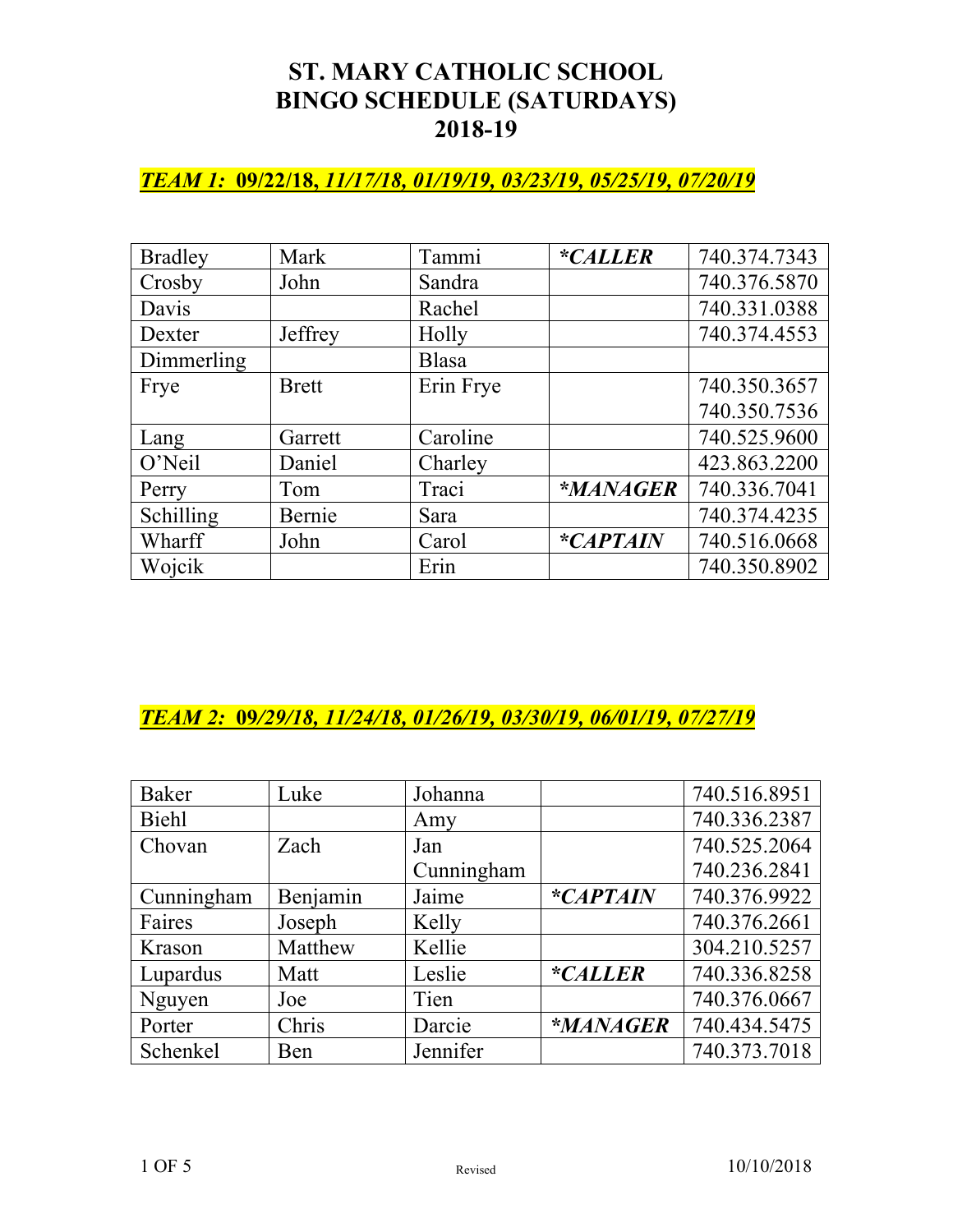### *TEAM 3:* **10***/06/18, 12/01/18, 02/09/19, 04/06/19, 06/08/19, 08/03/19*

| Black      | Vince   | Jessica   |                 | 484.201.9010 |
|------------|---------|-----------|-----------------|--------------|
| Black      | Nate    | Elizabeth |                 | 740.525.3966 |
| Forshey    | Daniel  | Farrah    |                 | 740.525.7290 |
| Gardner    | Doug    | Tricia    | <i>*CALLER</i>  | 740.525.9847 |
| Greenwood  | James   | Undine    |                 | 740.865.2512 |
| Hansen     | Darren  | Melissa   |                 | 740.525.5416 |
|            |         | Haessley  |                 | 740.516.9263 |
| Hoblitzell |         | Connie    | *MANAGER        | 704.525.0035 |
| Ingram     | Matthew | Cara      | <i>*CAPTAIN</i> | 740.374.4277 |
| Martin     | Charles | Amy       |                 | 740.373.7313 |
| Moore      |         | Allison   |                 | 740.680.1340 |
| Tomasch    | Ron     | Tina      |                 | 740.376.9991 |

### *TEAM 4: 10/13/18, 12/08/18,02/16/19, 04/13/19, 06/15/19, 08/10/19*

### **\*\*\*\*\* THIS TEAM NEEDS A CALLER \*\*\*\*\***

| Becker   | Dustin      | Kristin        | *MANAGER              | 740.236.0494 |
|----------|-------------|----------------|-----------------------|--------------|
| Erb      | Joel        | Kaelly         |                       | 740.525.8175 |
| Erdelyi  | <b>Bob</b>  | Eva            |                       | 740.374.9494 |
| Foley    | Paul        | Ashley         |                       | 412.420.0898 |
| Heiss    | Aaron       | Morgan         |                       | 740.629.7807 |
| Jack     | John        | Malyssa        |                       | 239.848.6397 |
| Lang     | Aaron       | Toni Lang      |                       | 740.525.6220 |
| Masselli | Ken         | Pam            | <i><b>*CALLER</b></i> | 740.568.9486 |
| McMahon  | Christopher | Christina      |                       | 740.516.9599 |
| Palmer   | Chris       | Kyndra         | *CAPTAIN              | 740.706.0639 |
| Urban    | John        | Letty          |                       | 740.373.1010 |
| Williams | <b>Brad</b> | <b>Brianna</b> |                       | 401.742.7449 |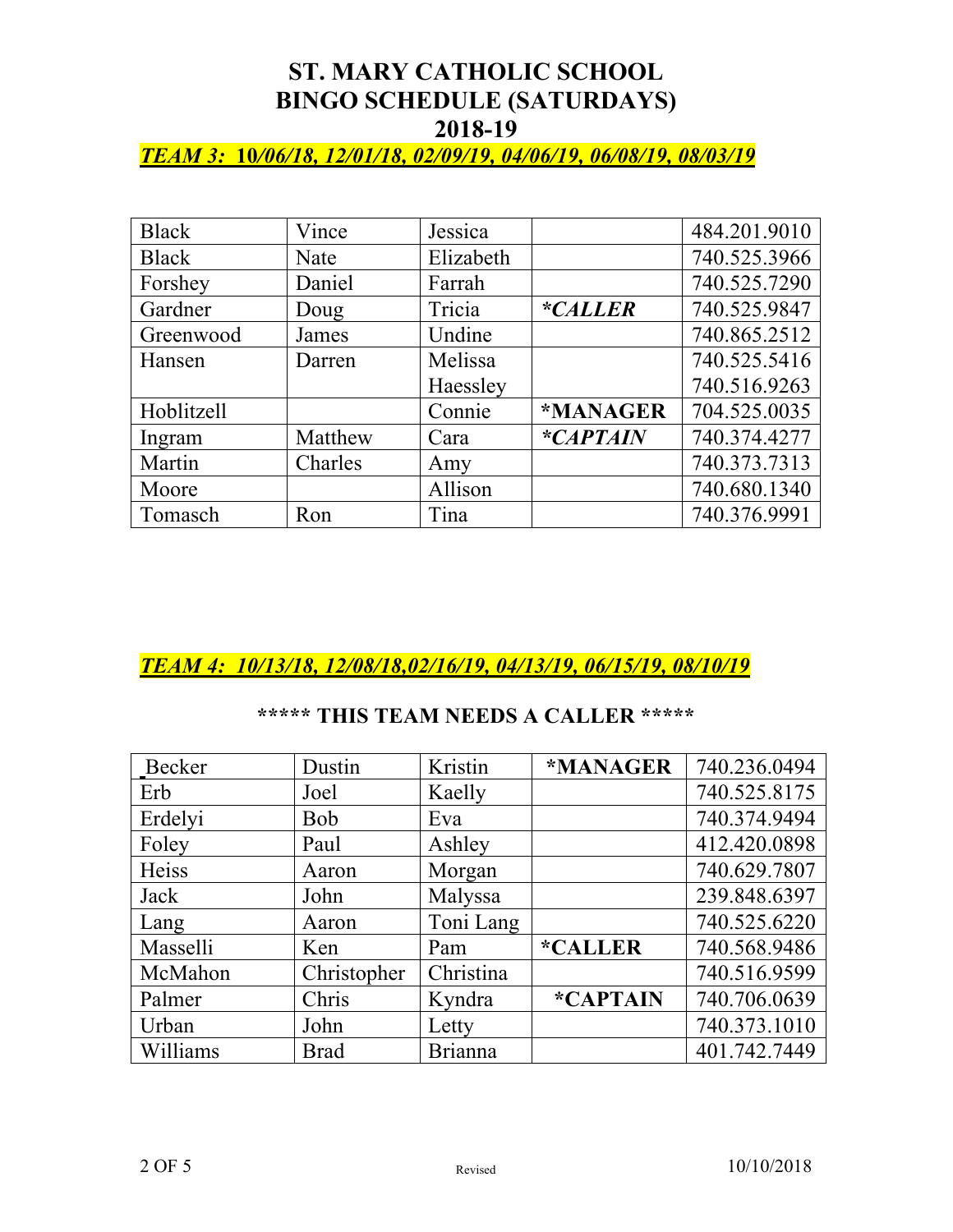### *TEAM 5: 10/20/18, 12/15/18, 02/23/19, 04/27/19, 06/22/19, 08/17/19*

| Burnworth   | <b>Brandon</b> | Tori            |           | 740.336.7729 |
|-------------|----------------|-----------------|-----------|--------------|
| <b>Bush</b> | Joseph         | Susan Juan      | *CAPTAIN  | 740.516.1573 |
| Landers     | Wade           | <b>Brittany</b> |           | 970.749.7810 |
| Lather      | Nicholas       | Jacquline       |           |              |
| Ruth        | Allen          | Elizabeth       | *MANAGER  | 740.374.9778 |
| Soffian     | Adam           | Rebecca         |           | 740.350.9311 |
| Stehly      |                | Lindsay         |           | 304.588.3572 |
| Tucker      | Gary           | Jonquil         | $*CALLER$ | 740.706.2088 |
| Wells       | Mike           | Cathy           |           | 740.678.8386 |
| Wescott     | George         | Sara            |           | 734.658.8209 |

### *TEAM 6: 10/27/18, 12/29/18, 03/02/19, 05/04/19, 06/29/19, 08/24/19*

| Ayers        | Tracey       | Denise       | *CAPTAIN              | 740.678.0555 |
|--------------|--------------|--------------|-----------------------|--------------|
|              |              |              | <i><b>*CALLER</b></i> |              |
| <b>Biehl</b> | Joshua       | Jessica      |                       | 740.350.9566 |
| Binegar      | Tim          | <b>Stacy</b> |                       | 740.856.7926 |
| Chavez       | <b>Brian</b> | Christy      |                       | 740.374.2632 |
| Estes        | <b>Tyson</b> | Christy      |                       | 740.336.7518 |
| Haller       | Michael      | Becky        | *MANAGER              | 740.706.1397 |
| Huck         | Jason        | Amy          |                       | 740.434.8379 |
| Kerenyi      | Mark         | Ann          |                       | 740.376.0338 |
| Macazo       | Victorino    | Donabel      |                       | 740.350.6063 |
| Medley       | Craig        | Chelsea      |                       | 740.525.1692 |
|              |              | Thompson     |                       |              |
| Sommer       | Charlie      | Jhie         |                       | 740.885.0195 |